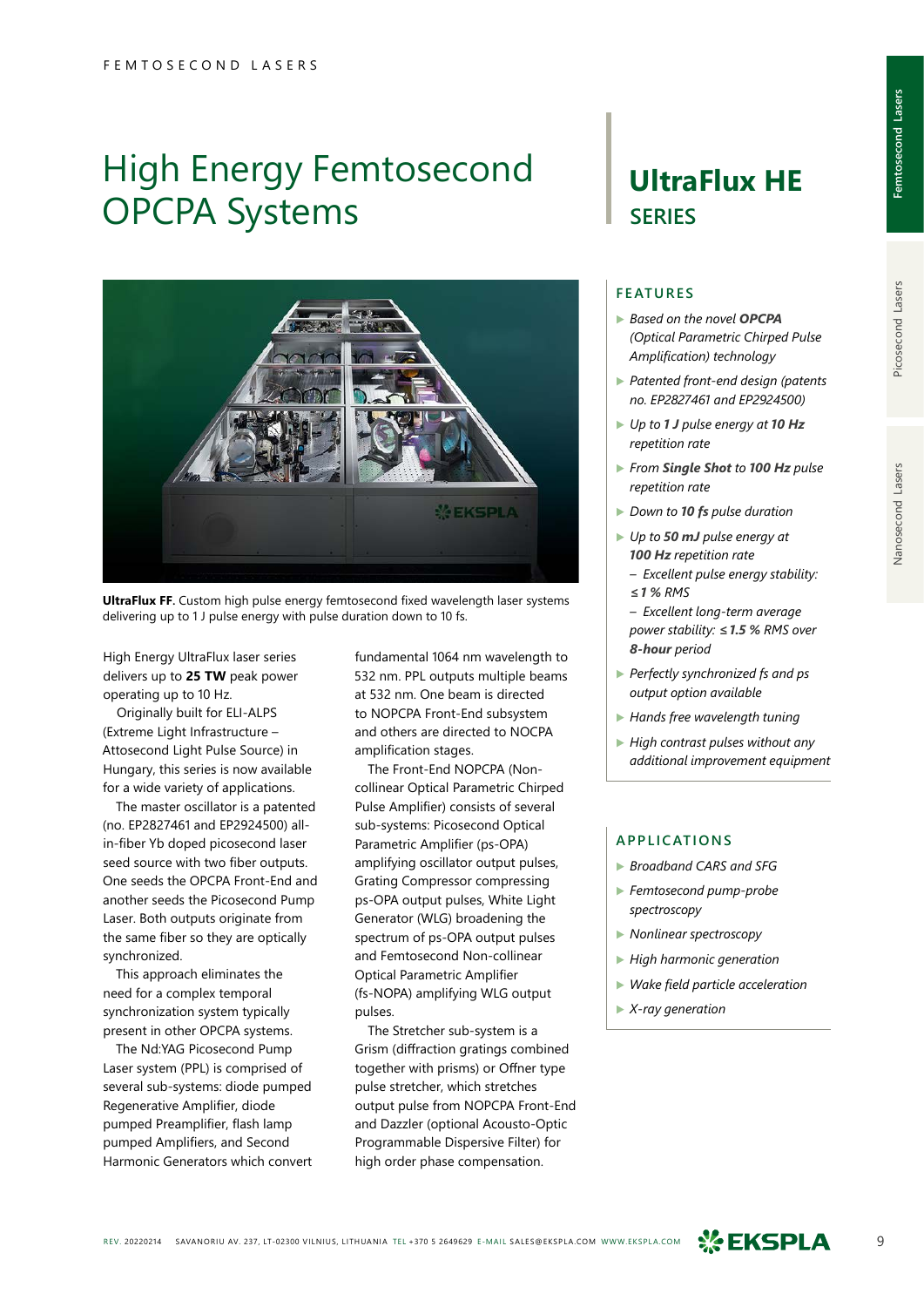Multiple stages of NOPCPA (Noncollinear Optical Parametric Chirped Pulse Amplifiers) are used to amplify the stretched pulse from the Stretcher up to 1 J.

Finally, amplified pulses are compressed back down to fs duration in the Pulse Compressor. Bulk glass compressor (combined together with chirped mirror) or traditional diffraction grating compressor can be used depending on pulse duration

required and output energy level. The built-in Output Diagnostics stage ensures reliable, turn-key operation by monitoring critical parameters such as energy, duration, and beam profile.

**UltraFlux HE**

#### **SPECIFICATIONS**

| <b>Model</b>                                | <b>UltraFlux FT310</b>       | <b>UltraFlux FT10010</b>      | UltraFlux FF50100-F10                                       | <b>UltraFlux FF8005</b>                                                |
|---------------------------------------------|------------------------------|-------------------------------|-------------------------------------------------------------|------------------------------------------------------------------------|
| <b>MAIN SPECIFICATIONS 1)</b>               |                              |                               |                                                             |                                                                        |
| Output energy <sup>2)</sup>                 |                              |                               |                                                             |                                                                        |
| Signal                                      | $3 \, \text{mJ}$             | $100 \mathrm{mJ}$             | 50 mJ                                                       | 800 mJ                                                                 |
| SH output <sup>3)</sup>                     | $0.6$ mJ                     | $3.5$ mJ $4$                  | $3.5$ mJ $4$                                                | $3.5$ mJ $4$                                                           |
| TH output <sup>3)</sup>                     | $150 \mu J$                  | 1.2 mJ $4$                    | 1.2 mJ $4$                                                  | 1.2 mJ $4$                                                             |
| FH output 3)                                | $30 \mu J$                   | 300 µJ 4)                     | $300 \mu J$ <sup>4)</sup>                                   | 300 µJ 4)                                                              |
| Pulse repetition rate                       | $10$ Hz                      | $10$ Hz                       | 100 Hz                                                      | 5 Hz                                                                   |
| Wavelength tuning range                     |                              |                               |                                                             |                                                                        |
| Signal                                      | $750 - 960$ nm               | $750 - 960$ nm                | 840 nm                                                      | 840 nm                                                                 |
| SH output <sup>3)</sup>                     | $375 - 480$ nm               | $375 - 480$ nm                | 420 nm                                                      | 420 nm                                                                 |
| TH output <sup>3)</sup>                     | $250 - 320$ nm               | $250 - 320$ nm                | 280 nm                                                      | 280 nm                                                                 |
| FH output 3)                                | $210 - 230$ nm               | $210 - 230$ nm                | 210 nm                                                      | 210 nm                                                                 |
| Scanning steps                              |                              |                               |                                                             |                                                                        |
| Signal                                      | $5 \text{ nm}$               | $5 \text{ nm}$                | $\qquad \qquad -$                                           | $\overline{\phantom{0}}$                                               |
| SH output <sup>3)</sup>                     | $5 \text{ nm}$               | $5 \text{ nm}$                | $\overline{\phantom{a}}$                                    |                                                                        |
| TH output <sup>3)</sup>                     | $3 \text{ nm}$               | $3 \text{ nm}$                | $\equiv$                                                    |                                                                        |
| FH output 3)                                | 1 <sub>nm</sub>              | 1 <sub>nm</sub>               | $\overline{\phantom{0}}$                                    |                                                                        |
| Pulse duration 5) 6)                        | $40 \pm 20$ fs               | $40 \pm 20$ fs                | $\leq 10$ fs                                                | $40 \pm 20$ fs                                                         |
| Pulse energy stability <sup>7)</sup>        | $\leq 1.5 \%$                | $\leq 1.5 \%$                 | $\leq 1\%$                                                  | $\leq 1.5 \%$                                                          |
| Long-term power drift <sup>8)</sup>         | ± 1.5%                       | ± 1.5%                        | ± 1.5%                                                      | ± 1.5%                                                                 |
| Beam spatial profile                        | Super-Gaussian <sup>9)</sup> | Super-Gaussian <sup>9)</sup>  | Super-Gaussian <sup>9)</sup>                                | Super-Gaussian <sup>9)</sup>                                           |
| Beam diameter <sup>10)</sup>                | $\sim$ 5 mm                  | $\sim$ 30 mm                  | $\sim 80$ mm                                                | $\sim$ 70 mm                                                           |
| Beam pointing stability <sup>11)</sup>      | $\leq 30$ µrad               | $\leq$ 30 µrad                | $\leq 30$ µrad                                              | $\leq 30$ µrad                                                         |
| Temporal contrast <sup>12)</sup>            |                              |                               |                                                             |                                                                        |
| APFC (within $\pm$ 50 ps)                   | $10^7:1$                     | $10^7:1$                      | $10^6:1$                                                    | $10^7:1$                                                               |
| Pre-pulse ( $\leq$ 50 ps)                   | $10^9:1$                     | $10^9:1$                      | $10^9:1$                                                    | $10^9:1$                                                               |
| Post-Pulse (>50 ps)                         | $10^8:1$                     | $10^8:1$                      | $10^8:1$                                                    | $10^8:1$                                                               |
| Optical pulse jitter <sup>13)</sup>         |                              |                               |                                                             |                                                                        |
| Trig out                                    | $\leq 50$ ps                 | $\leq 50$ ps                  | $\leq 50$ ps                                                | $\leq 50$ ps                                                           |
| Pre-Trig out                                | $\leq 10$ ps                 | $\leq 10$ ps                  | $\leq 10$ ps                                                | $\leq 10$ ps                                                           |
| With -PLL option                            | $\leq 3$ ps                  | $\leq$ 3 ps                   | $\leq$ 3 ps                                                 | $\leq 3$ ps                                                            |
| Polarization                                | Linear                       | Linear                        | Linear                                                      | Linear                                                                 |
| PHYSICAL CHARACTERISTICS <sup>14)</sup>     |                              |                               |                                                             |                                                                        |
| Laser head size ( $W \times L \times H$ mm) | $900 \times 1500 \times 300$ | $1200 \times 2000 \times 300$ | $1200 \times 3600 \times 500$                               | $1500 \times 2000 \times 500$ , 2 pc.<br>$1200 \times 2500 \times 500$ |
| Power supply size (W×L×H mm)                | $553 \times 600 \times 850$  | $553 \times 600 \times 1200$  | $553 \times 600 \times 1020$<br>$553 \times 600 \times 500$ | $553 \times 600 \times 1800$ , 2 pc.<br>$553 \times 600 \times 500$    |
| Umbilical length <sup>15)</sup>             | 5 m                          | 5 <sub>m</sub>                | 2.5 <sub>m</sub>                                            | 5 <sub>m</sub>                                                         |

Picosecond Lasers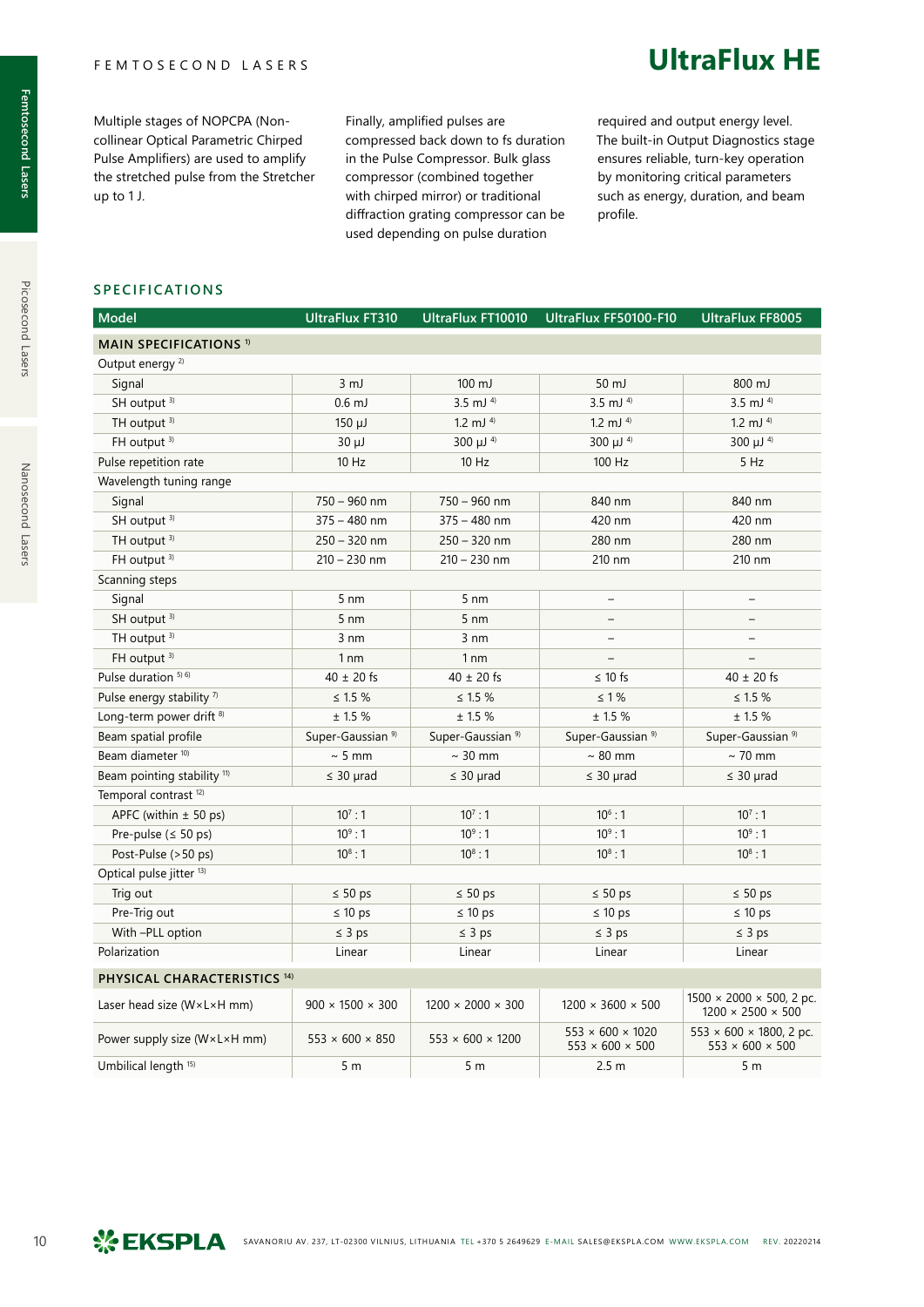### **UltraFlux HE**

| Model                              | <b>UltraFlux FT310</b>                             | UltraFlux FT10010                                  | UltraFlux FF50100-F10                                 | <b>UltraFlux FF8005</b>                               |
|------------------------------------|----------------------------------------------------|----------------------------------------------------|-------------------------------------------------------|-------------------------------------------------------|
| <b>OPERATING REQUIREMENTS 16)</b>  |                                                    |                                                    |                                                       |                                                       |
| Electrical power                   | $200 - 240$ V AC.<br>single-phase,<br>$47 - 63$ Hz | $200 - 240$ V AC.<br>single-phase,<br>$47 - 63$ Hz | 208, 380 or 400 V AC.<br>three-phase,<br>50/60 Hz 17) | 208, 380 or 400 V AC,<br>three-phase,<br>50/60 Hz 17) |
| Power consumption 18)              | $\leq 1$ kVA                                       | $\leq$ 3.5 kVA                                     | $\leq 6$ kVA                                          | $\leq$ 11 kVA                                         |
| Water supply                       | $\leq$ 3 I/min, 2 Bar,<br>max 20 $^{\circ}$ C      | $\leq 6$ I/min, 2 Bar,<br>max 20 $\degree$ C       | $\leq$ 10 l/min, 2 Bar,<br>max 20 $\degree$ C         | $\leq$ 14 l/min, 2 Bar,<br>max 15 $\degree$ C         |
| Operating ambient temperature      | $22 \pm 2$ °C                                      | $22 \pm 2$ °C                                      | $22 \pm 2$ °C                                         | $22 \pm 2$ °C                                         |
| Storage ambient temperature        | $15 - 35 °C$                                       | $15 - 35 °C$                                       | $15 - 35 °C$                                          | $15 - 35 °C$                                          |
| Relative humidity (non-condensing) | $\leq$ 80 %                                        | $\leq 80\%$                                        | $\leq$ 80 %                                           | $\leq 80\%$                                           |
| Cleanness of the room              | <b>ISO Class 7</b>                                 | <b>ISO Class 7</b>                                 | <b>ISO Class 7</b>                                    | <b>ISO Class 7</b>                                    |

- 1) Due to continuous improvement, all specifications are subject to change without notice. The parameters marked 'typical' are indications of typical performance and will vary with each unit we manufacture. Presented parameters can be customized to meet customer's requirements.
- 2) Maximum pulse energy specified at 840 nm, SH output at 420 nm, TH output at 280 nm and FH output at 210 nm.
- <sup>3)</sup> Harmonic outputs are optional. Specifications valid with respective harmonic module purchased. Outputs are not simultaneous. Maximum harmonic energy depends on OPCPA signal beam profile and pulse duration.
- Maximum pump energy for harmonics is limited to 10 mJ @ 840 nm.
- 5) Standard pulse duration changes though the wavelength range – shortest pulse duration is achieved ~840 nm spectral range.
- Separate 'F10' option can be ordered to reduce pulse duration to ≤ 10 fs. Wavelength tunability not available with 'F10' option.
- $7$  Under stable environmental conditions, normalized to average pulse energy (RMS, averaged from 60 s).
- Measured over 8 hours period after 30 min warm-up when ambient temperature variation is less than ±2 °C.
- 9) Super-Gaussian spatial mode of 6-11<sup>th</sup> order in near field.
- Beam diameter is measured at signal output at 1/e2 level for Gaussian beams and FWHM level for Super-Gaussian beams.
- 11) Beam pointing stability is evaluated as movement of the beam centroid in the focal plane of a focusing element (RMS, averaged from  $60 s$ )
- 12) Pulse contrast is only limited by amplified parametric fluorescence (APFC) in the temporal range of ~90 ps which covers OPCPA pump pulse duration. APFC contrast depends on OPCPA saturation level. Our OPCPA systems are ASE-free and pulse contrast value in nanosecond range is limited only by measurement device capabilities (third-order autocorrelator). There are no pre-pulses generated in the system and post-pulses are eliminated by using wedged transmission optics.
- 13) Optical pulse jitter with respect to electrical outputs: – Trig out > 3.5 V @ 50  $\Omega$ 
	- Pre-Trig out > 1 V @ 50 Ω
	- PLL option > 1 V @ 50 Ω
- 14) System sizes are preliminary and depend on customer lab layout and additional options purchased.
- 15) Longer umbilical with up to 10 m for flash lamp pumped and up to 5 m for diode pumped systems available upon request.
- 16) The laser and auxiliary units must be settled in such a place void of dust and aerosols. It is advisable to operate the laser in air conditioned room, provided that the laser is placed at a distance from air conditioning outlets. The laser should be positioned on a solid worktable. Access from one side should be ensured.
- Voltage fluctuations allowed are +10 % / -15 % from nominal value.
- 18) Required current rating can be calculated by dividing power rating by mains voltage. Power rating is given in apparent power (kVA) for systems with flash lamp power supplies and in real power (kW) for systems without flash lamp power supplies where reactive power is neglectable.



**Femtosecond Lasers**

emtosecond Lasers

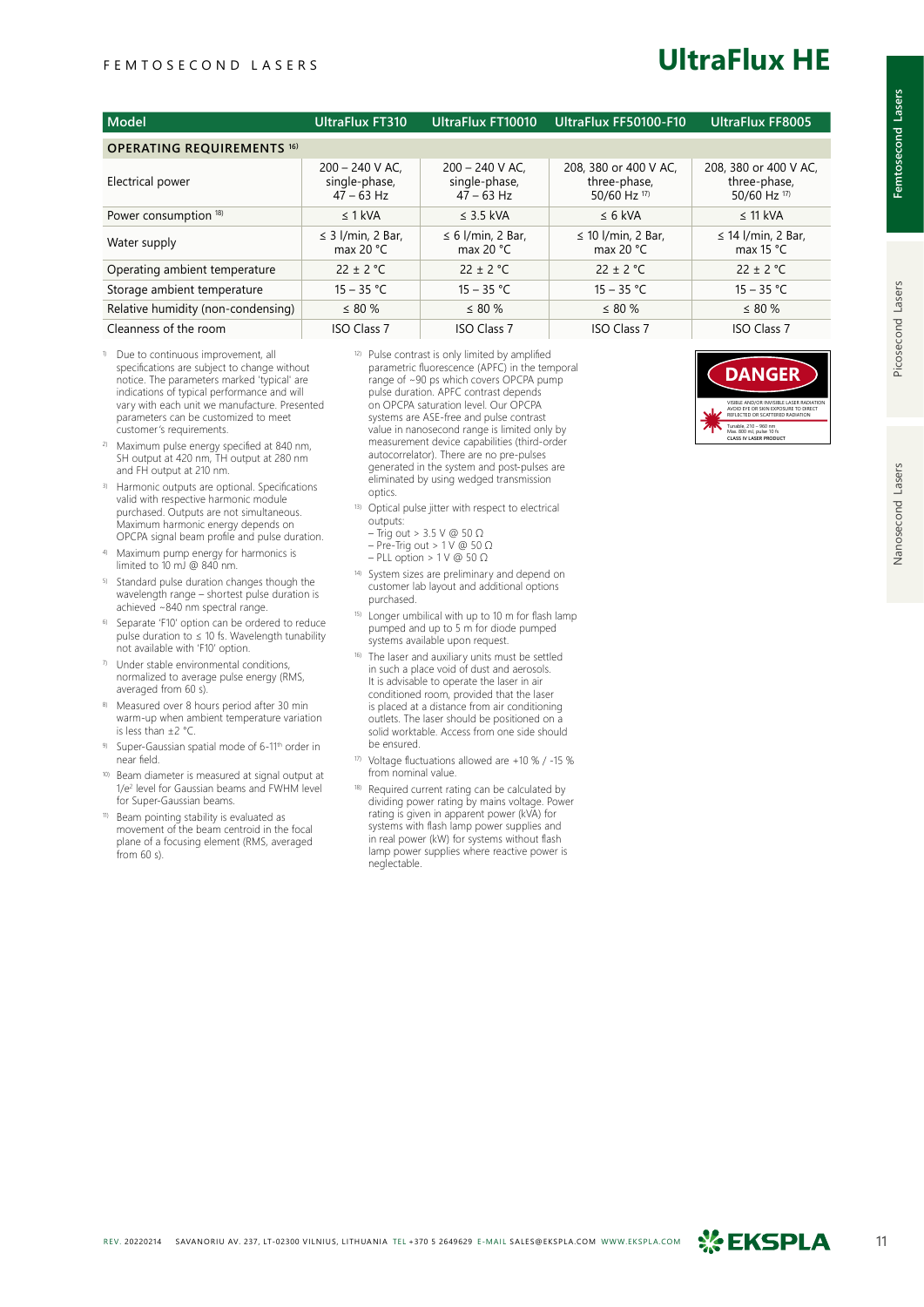### **UltraFlux HE**

#### **OPTIONS**

| <b>Option</b> | <b>Description</b>                                                                          | Comment                                                                                                                                                                                                                           |
|---------------|---------------------------------------------------------------------------------------------|-----------------------------------------------------------------------------------------------------------------------------------------------------------------------------------------------------------------------------------|
| $-F10$        | Short Pulse option reduces output pulse duration<br>to $\leq 10$ fs                         | Wavelength tunability not available with 'F10' option                                                                                                                                                                             |
| $-CEP$        | CEP stabilization to $\leq 400$ mrad                                                        | Passive and active CEP stabilization                                                                                                                                                                                              |
| -DM           | 'Deformable Mirror' option for Strehl ration<br>improvement to $> 0.9$                      |                                                                                                                                                                                                                                   |
| -SH/TH/FH     | Second, third and fourth harmonic outputs                                                   | Typical conversion efficiency from signal is $\sim$ 35 %, $\sim$ 12 % and<br>$\sim$ 3 % respectively and depends on beam profile and pulse<br>duration of the system. Harmonic outputs are not simultaneous<br>with signal output |
| -ps out       | Additional narrow spectra ps output that is optically<br>synchronized to main system output | Can be simultaneous and non-simultaneous to the main system<br>output. Offers full optical synchronization to fs pulses                                                                                                           |
| -AW           | Air-Water cooling                                                                           | No external water required. Heat dissipation equals total power<br>consumption                                                                                                                                                    |

#### **PERFORMANCE**



*Fig 1.* Typical UltraFlux FT310 near field beam profile



*Fig 2.* Typical UltraFlux FT10010 and FF50100-F10 near field beam profile



*Fig 3.* Typical UltraFlux FF8005 near field beam profile





*Fig 5.* Typical temporal contrast of UltraFlux FF10010 system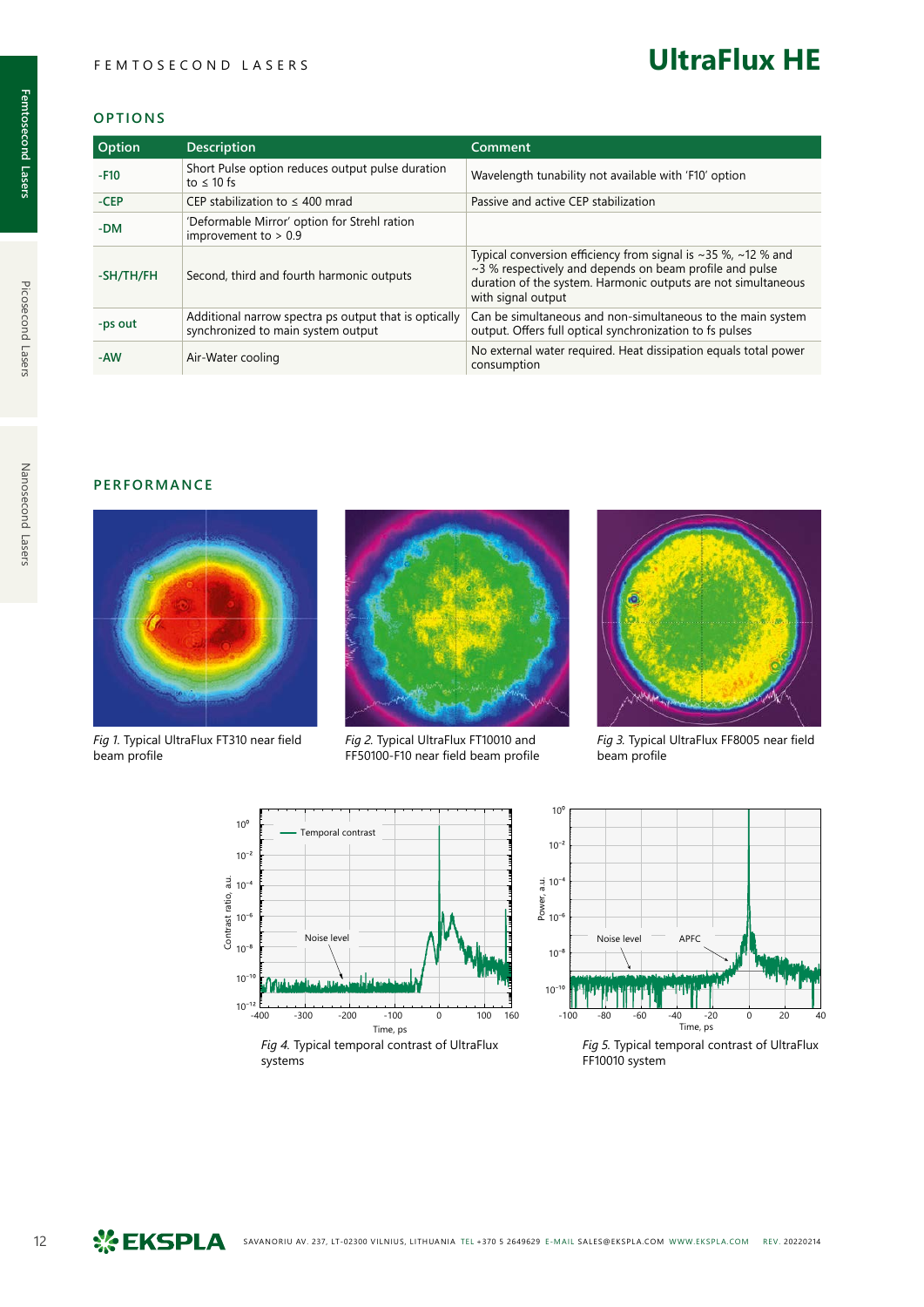

*Fig 6.* Typical long-term power stability of UltraFlux FF5010-F10 system at 840 nm



*Fig 7.* Typical tuning curve of UltraFlux FT4010 laser system



*Fig 9.* Typical output spectra of UltraFlux FF5010-F10 system



*Fig 8.* Typical energies of UltraFlux FT4010 second, third and fourth harmonic outputs



*Fig 10.* Typical output spectra of UltraFlux FF5010 system at different wavelengths

#### **OUTLINE DRAWINGS**



FF5010-F10 system (actual design might vary)



*Fig 11.* Typical external view of UltraFlux *Fig 12.* Typical UltraFlux FF5010-F10 laser system external dimensions

### **UltraFlux HE**